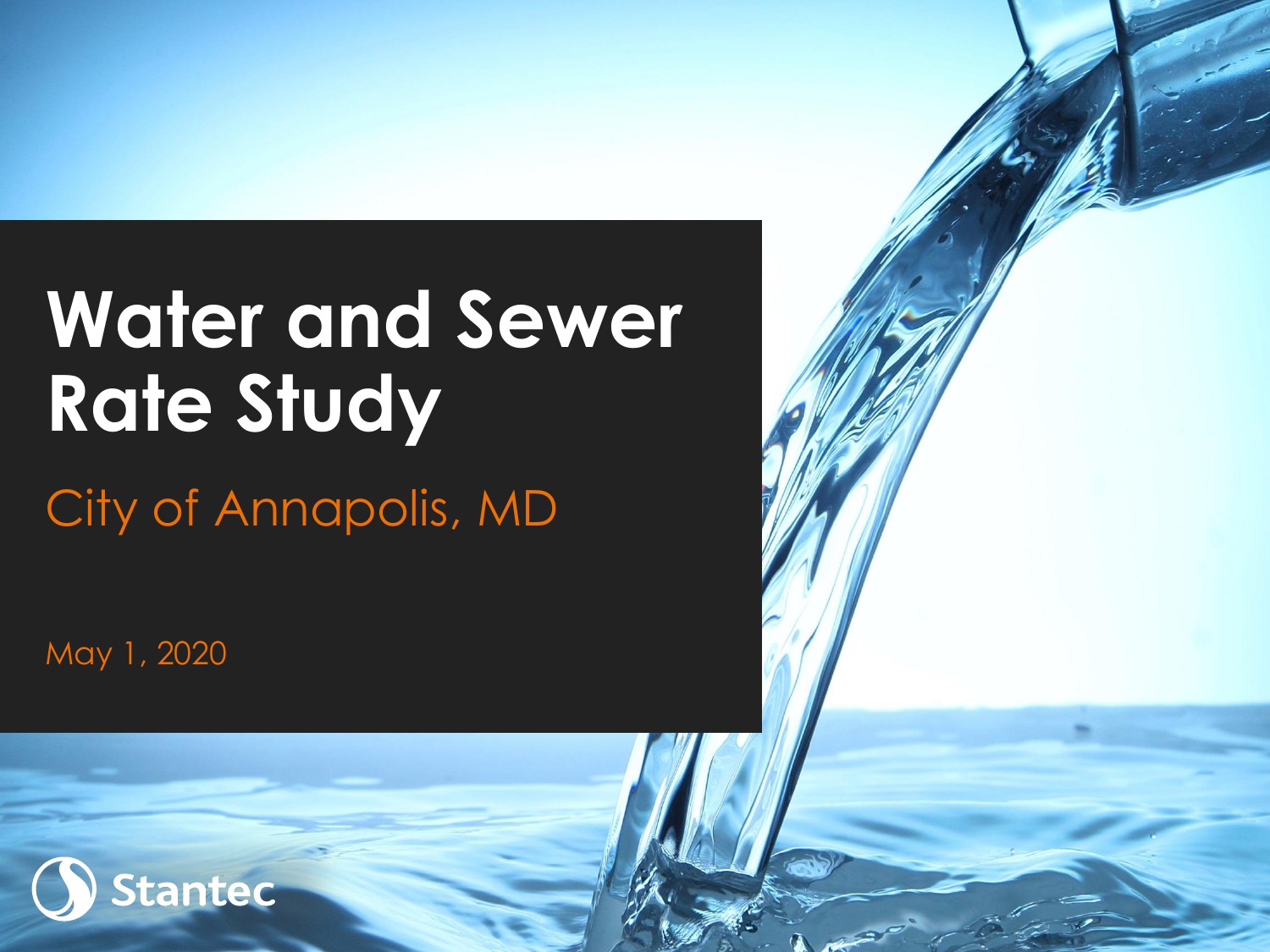

 **Water and Sewer Fund Financial Plan Rates and Customer Impacts Comparisons Capital Charges**

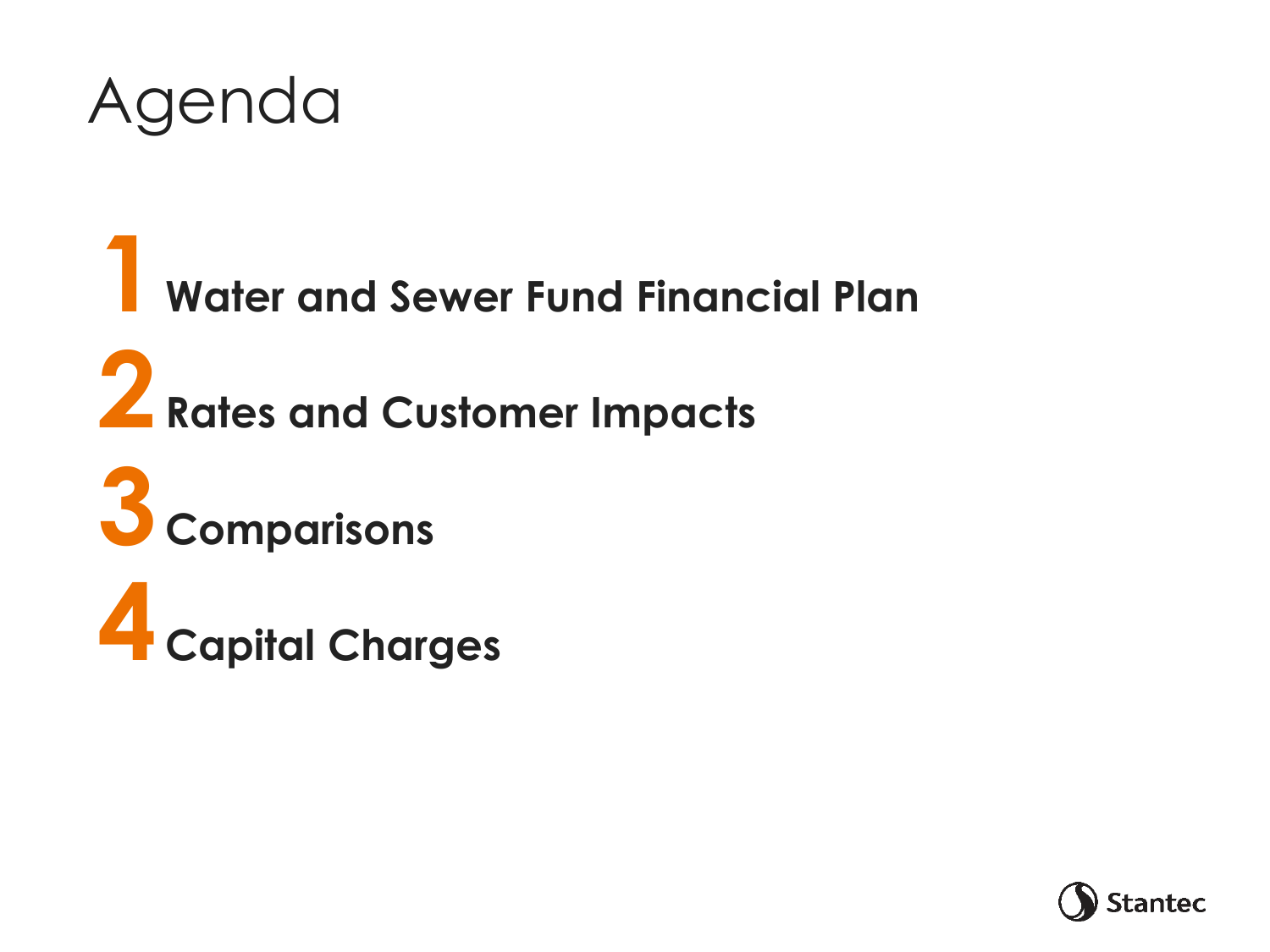## Water and Sewer Fund Financial Plan

3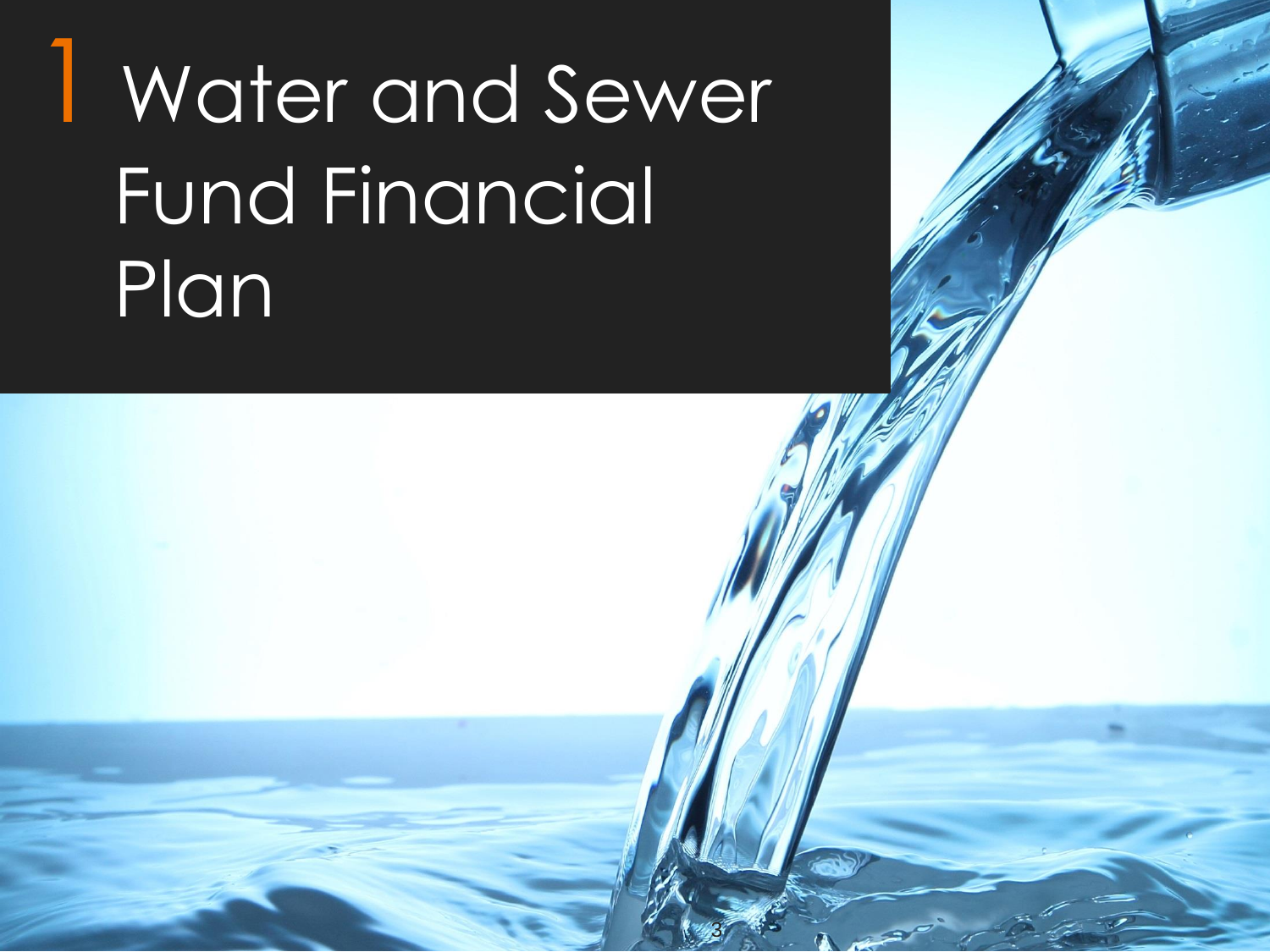### Financial Plan Development

#### **1) Revenue Requirements**

- Expenses based on FY21 budget escalated at line item level using cost indices and staff input
- Existing debt and capital improvement plan (CIP)

#### **2) Revenue Forecast**

- Forecast of system demands and customer counts
- **Development of revenue forecast with existing** rates and fees

#### **3) Evaluate Key Metrics**

- Establish/maintain minimum reserve balances
- **Meet debt service requirements**

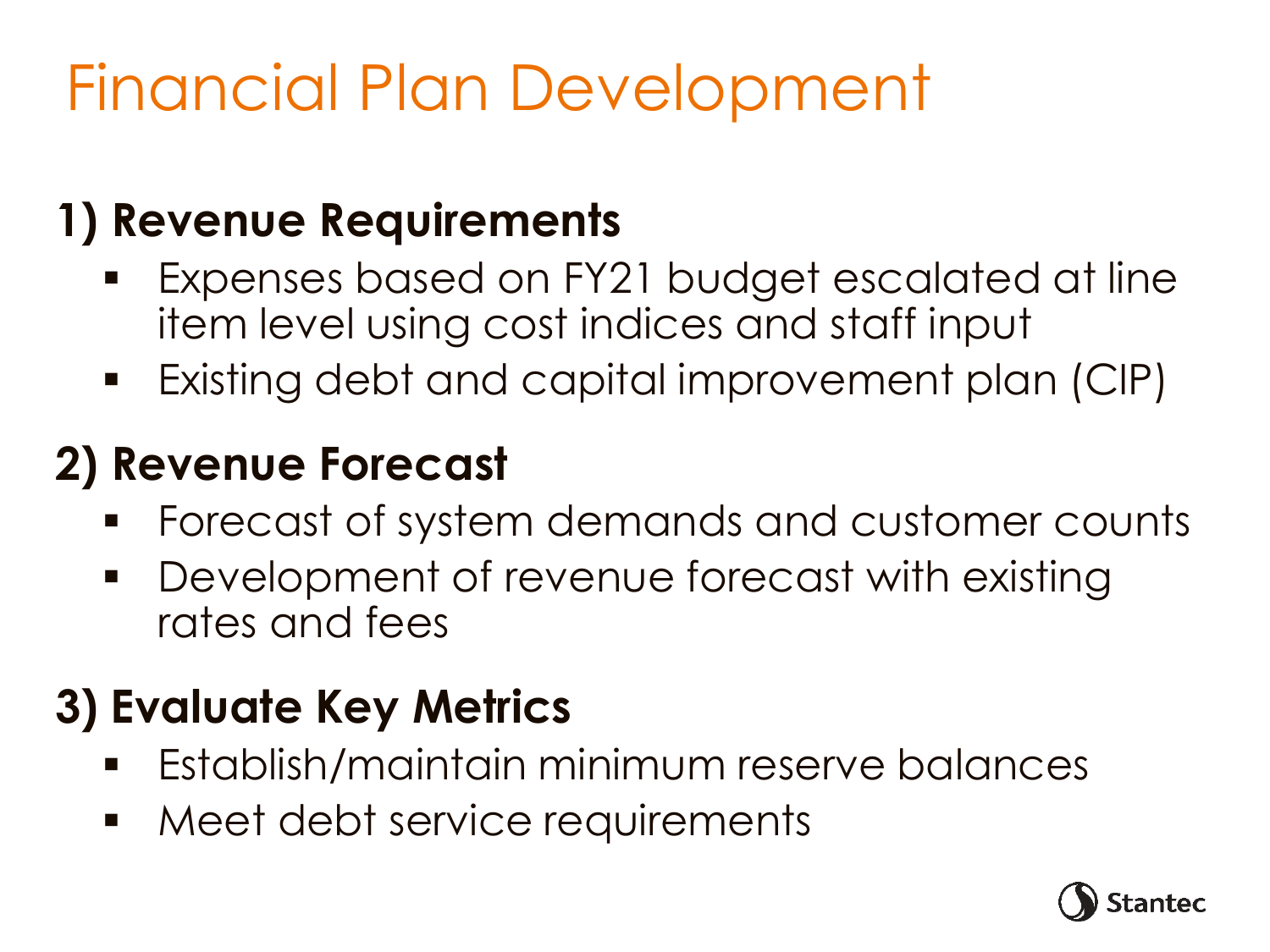#### FY21 Water Revenue Requirements



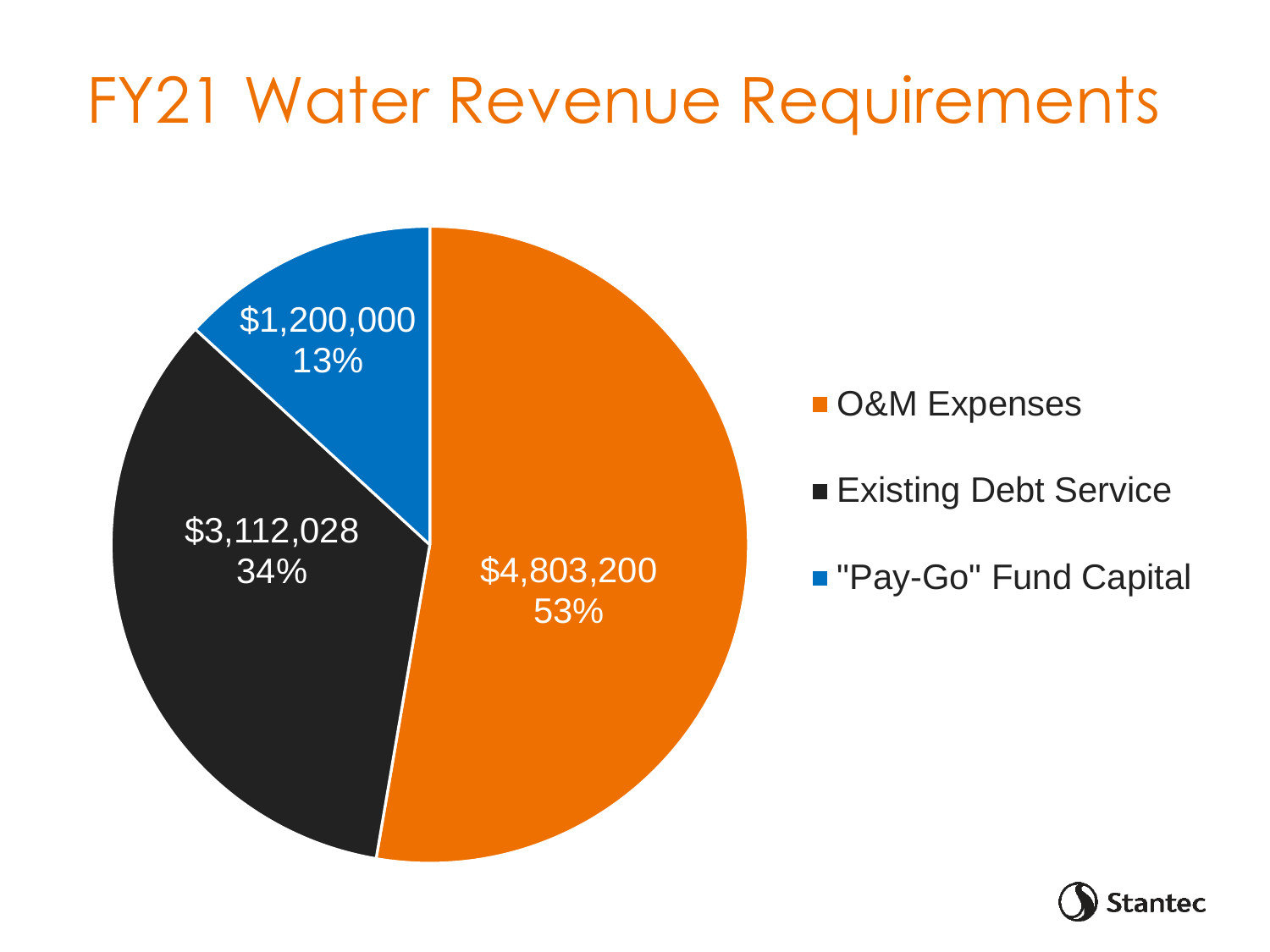#### FY21 Sewer Revenue Requirements



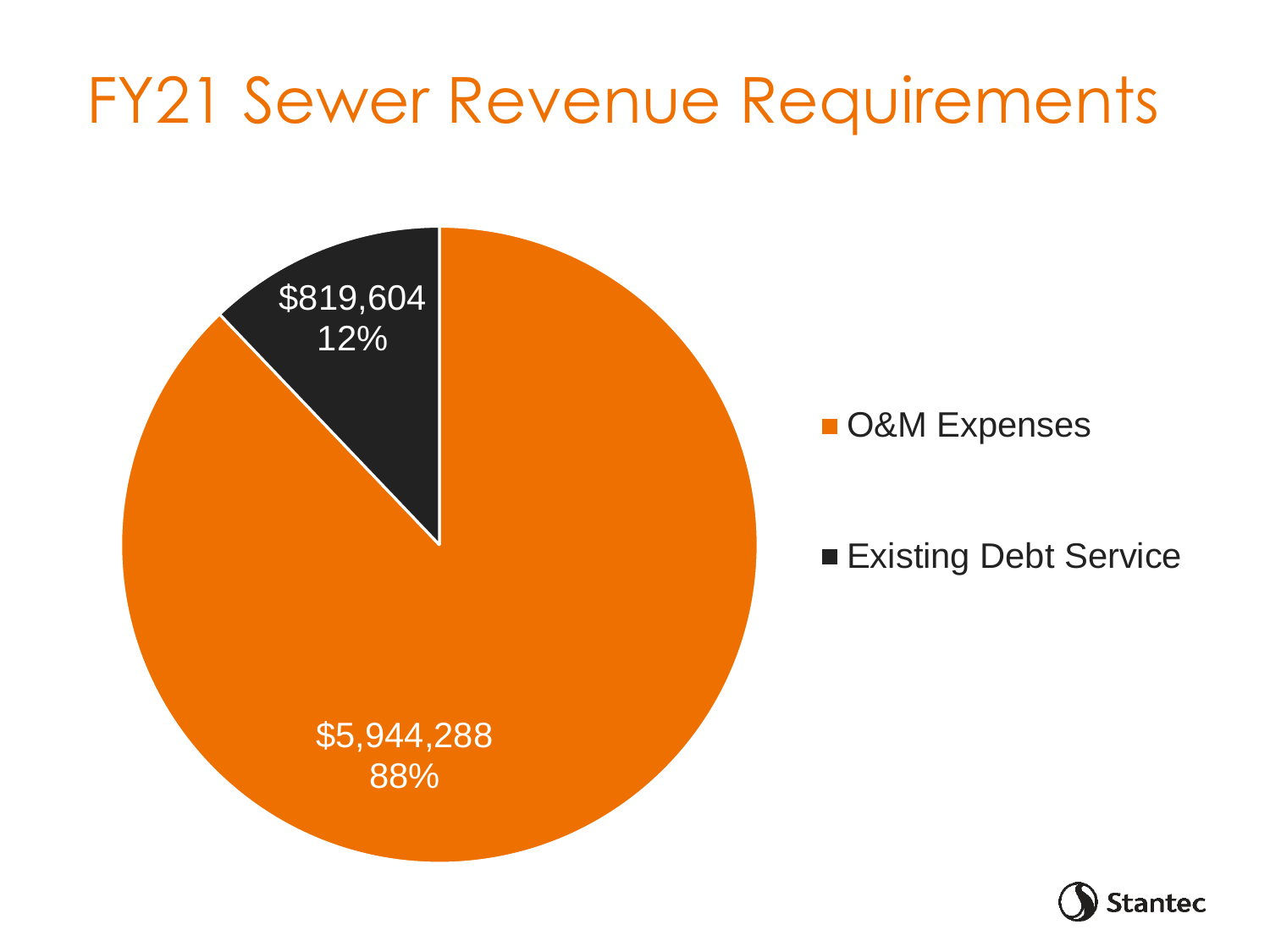### Water Revenue Sufficiency

|                                           | <b>FY 21</b> | <b>FY 22</b> | <b>FY 23</b> | $FY$ 24 | <b>FY 25</b> | <b>FY 26</b> | <b>FY 27</b> | <b>FY 28</b> | <b>FY 29</b> | <b>FY 30</b> |
|-------------------------------------------|--------------|--------------|--------------|---------|--------------|--------------|--------------|--------------|--------------|--------------|
| <b>Total Operating</b><br><b>Expenses</b> | \$4.80       | \$4.94       | \$5.09       | \$5.24  | \$5.39       | \$5.55       | \$5.71       | \$5.88       | \$6.05       | \$6.22       |
|                                           |              |              |              |         |              |              |              |              |              |              |
| <b>Capital Expenses</b>                   |              |              |              |         |              |              |              |              |              |              |
| Pay-Go Funded<br>Capital                  | \$1.20       | \$1.47       | \$1.77       | \$1.49  | \$1.47       | \$1.47       | \$1.47       | \$1.47       | \$1.47       | \$1.47       |
| <b>Existing Debt</b><br>Service           | \$3.11       | \$3.34       | \$3.33       | \$3.32  | \$3.32       | \$3.31       | \$3.31       | \$3.31       | \$3.30       | \$3.25       |
| <b>Projected Debt</b><br>Service          | \$0.00       | \$0.20       | \$0.45       | \$0.74  | \$0.99       | \$1.24       | \$1.48       | \$1.73       | \$1.98       | \$2.22       |
| <b>Total Capital</b><br><b>Expenses</b>   | \$4.31       | \$5.01       | \$5.55       | \$5.55  | \$5.78       | \$6.02       | \$6.26       | \$6.51       | \$6.75       | \$6.94       |
|                                           |              |              |              |         |              |              |              |              |              |              |
| <b>Total Water</b><br><b>Expenses</b>     | \$9.11       | \$9.95       | \$10.64      | \$10.79 | \$11.17      | \$11.57      | \$11.97      | \$12.39      | \$12.80      | \$13.16      |
| <b>Current Water</b><br><b>Revenues</b>   | \$8.04       | \$8.00       | \$7.97       | \$7.94  | \$7.90       | \$7.87       | \$7.83       | \$7.80       | \$7.76       | \$7.73       |

*\*Revenues at current rates with no increases \*\*Assumes capital funded with ~ 30% pay-go / 70% debt*

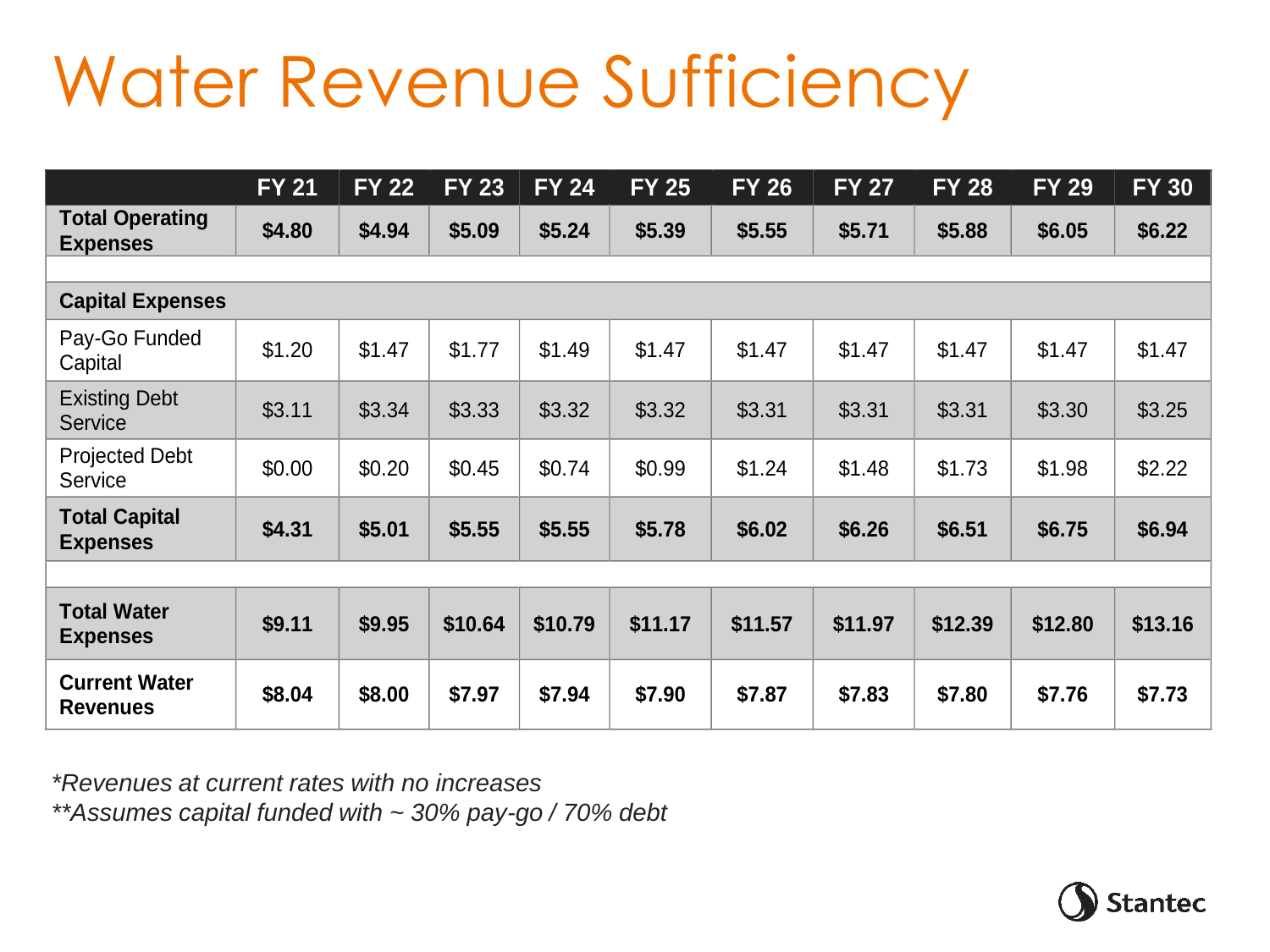### Sewer Revenue Sufficiency

|                                           | <b>FY 21</b> | <b>FY 22</b> | <b>FY 23</b> | <b>FY 24</b> | $FY$ 25 | <b>FY 26</b> | <b>FY 27</b> | <b>FY 28</b> | <b>FY 29</b> | <b>FY 30</b> |
|-------------------------------------------|--------------|--------------|--------------|--------------|---------|--------------|--------------|--------------|--------------|--------------|
| <b>Total Operating</b><br><b>Expenses</b> | \$5.94       | \$6.29       | \$6.50       | \$6.72       | \$6.93  | \$7.19       | \$7.45       | \$7.73       | \$8.01       | \$8.31       |
|                                           |              |              |              |              |         |              |              |              |              |              |
| <b>Capital Expenses</b>                   |              |              |              |              |         |              |              |              |              |              |
| Pay-Go Funded<br>Capital                  | \$0.00       | \$0.68       | \$0.68       | \$0.68       | \$0.68  | \$0.68       | \$0.68       | \$0.68       | \$0.68       | \$0.68       |
| <b>Existing Debt</b><br><b>Service</b>    | \$0.82       | \$0.88       | \$0.88       | \$0.88       | \$0.87  | \$0.88       | \$0.87       | \$0.87       | \$0.88       | \$0.91       |
| <b>Projected Debt</b><br>Service          | \$0.00       | \$0.04       | \$0.16       | \$0.59       | \$0.71  | \$0.82       | \$0.93       | \$1.05       | \$1.16       | \$1.27       |
| <b>Total Capital</b><br><b>Expenses</b>   | \$0.82       | \$1.60       | \$1.72       | \$2.15       | \$2.26  | \$2.38       | \$2.48       | \$2.60       | \$2.72       | \$2.86       |
|                                           |              |              |              |              |         |              |              |              |              |              |
| <b>Total Sewer</b><br><b>Expenses</b>     | \$6.76       | \$7.89       | \$8.22       | \$8.87       | \$9.19  | \$9.57       | \$9.93       | \$10.33      | \$10.73      | \$11.17      |
| <b>Current Sewer</b><br><b>Revenues</b>   | \$8.32       | \$8.29       | \$8.25       | \$8.21       | \$8.18  | \$8.14       | \$8.11       | \$8.07       | \$8.04       | \$8.00       |

*\*Revenues at current rates with no increases \*\*Assumes capital funded with ~ 30% pay-go / 70% debt*

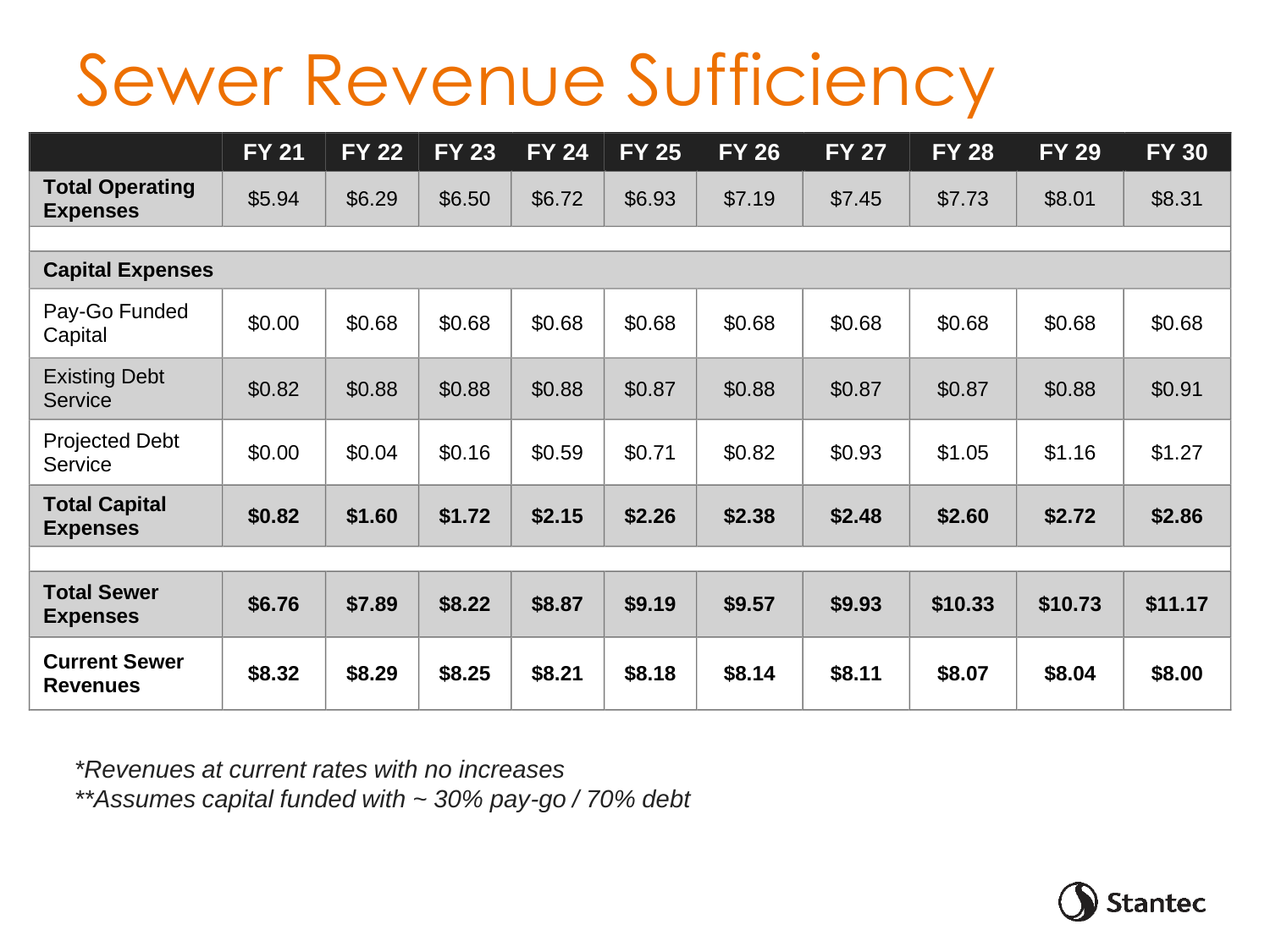#### Metrics – No Rate Increases

**Unrestricted Combined Year End Cash Balance** 



| <b>Debt Coverage</b>      | <b>FY 21</b> | <b>FY 22</b> | <b>FY 23</b> | <b>FY 24</b> | <b>FY 25</b> | <b>FY 26</b> | <b>FY 27</b> | <b>FY 28</b> | <b>FY 29</b> | <b>FY 30</b> |
|---------------------------|--------------|--------------|--------------|--------------|--------------|--------------|--------------|--------------|--------------|--------------|
| Net Income                |              |              |              |              |              |              |              |              |              |              |
| <b>Available for Debt</b> | \$5.6        | \$5.1        | \$4.6        | \$4.2        | \$3.8        | \$3.3        | \$2.8        | \$2.3        | \$1.7        | \$1.2        |
| Service                   |              |              |              |              |              |              |              |              |              |              |
| <b>Annual Debt</b>        | \$1.8        | \$2.4        | \$2.7        | \$3.5        | \$3.8        | \$4.2        | \$4.6        | \$4.9        | \$5.2        | \$5.4        |
| Service                   |              |              |              |              |              |              |              |              |              |              |
| <b>Debt Service</b>       |              |              |              |              |              |              |              |              |              |              |
| Coverage                  | 3.07         | 2.12         | 1.69         | 1.21         | 0.98         | 0.78         | 0.61         | 0.46         | 0.33         | 0.22         |
| (Min 1.5)                 |              |              |              |              |              |              |              |              |              |              |

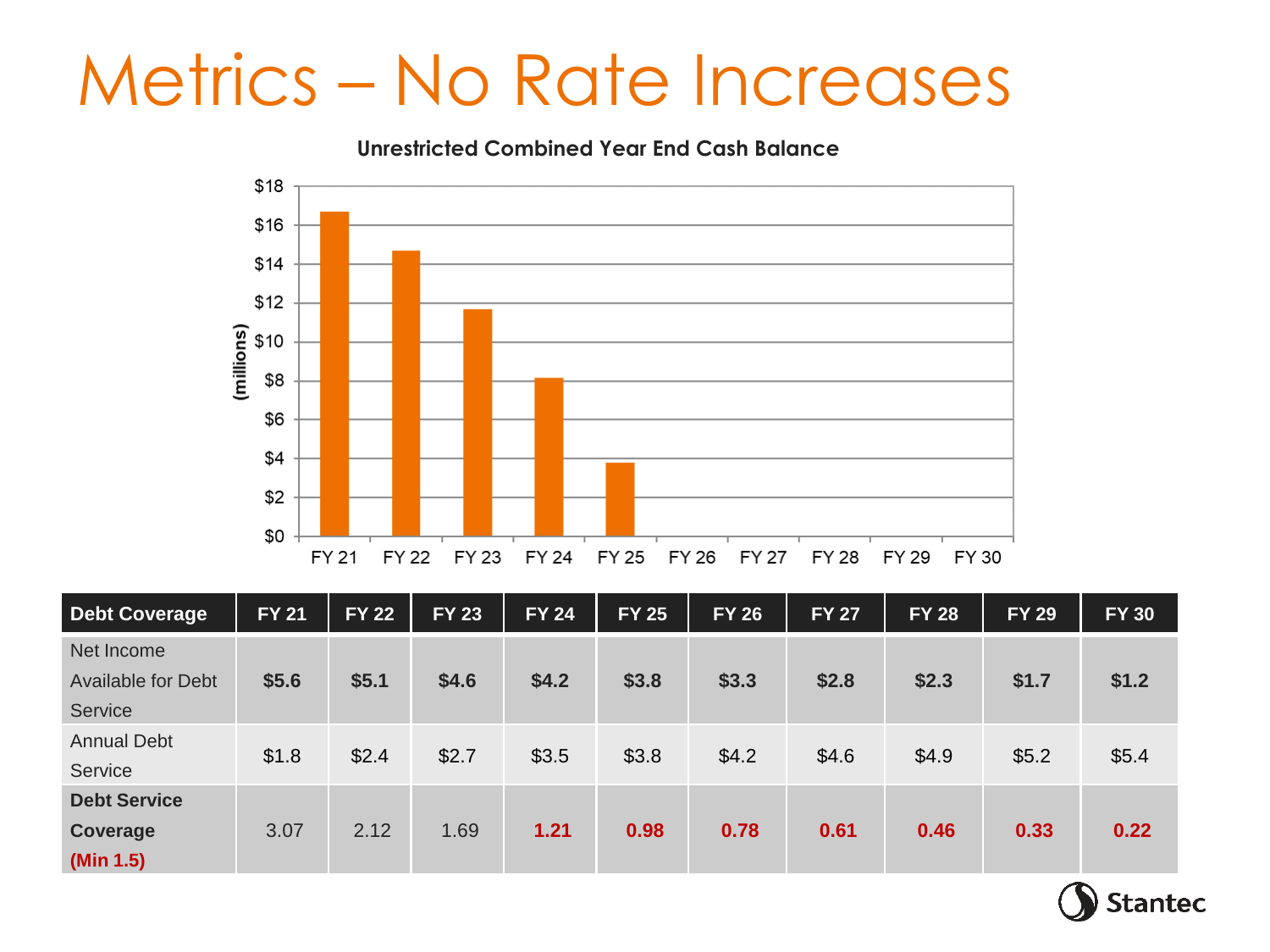## Financial Plan Recommendation

| <b>Rate Adjustments</b> | <b>FY 21</b> | <b>IFY 221</b> | <b>IFY 231</b> |
|-------------------------|--------------|----------------|----------------|
| Water                   | $4.0\%$      | $5.0\%$        | $5.0\%$        |
| <b>Sewer</b>            | $0.0\%$      | $2.0\%$        | $2.0\%$        |

*\*FY 22 and 23 shown for informational purposes only*

Financial plan will allow for:

- Funding of water and sewer system operating expenses, existing debt requirements, and future capital investments
- Gradual transition to funding more capital with cash over time

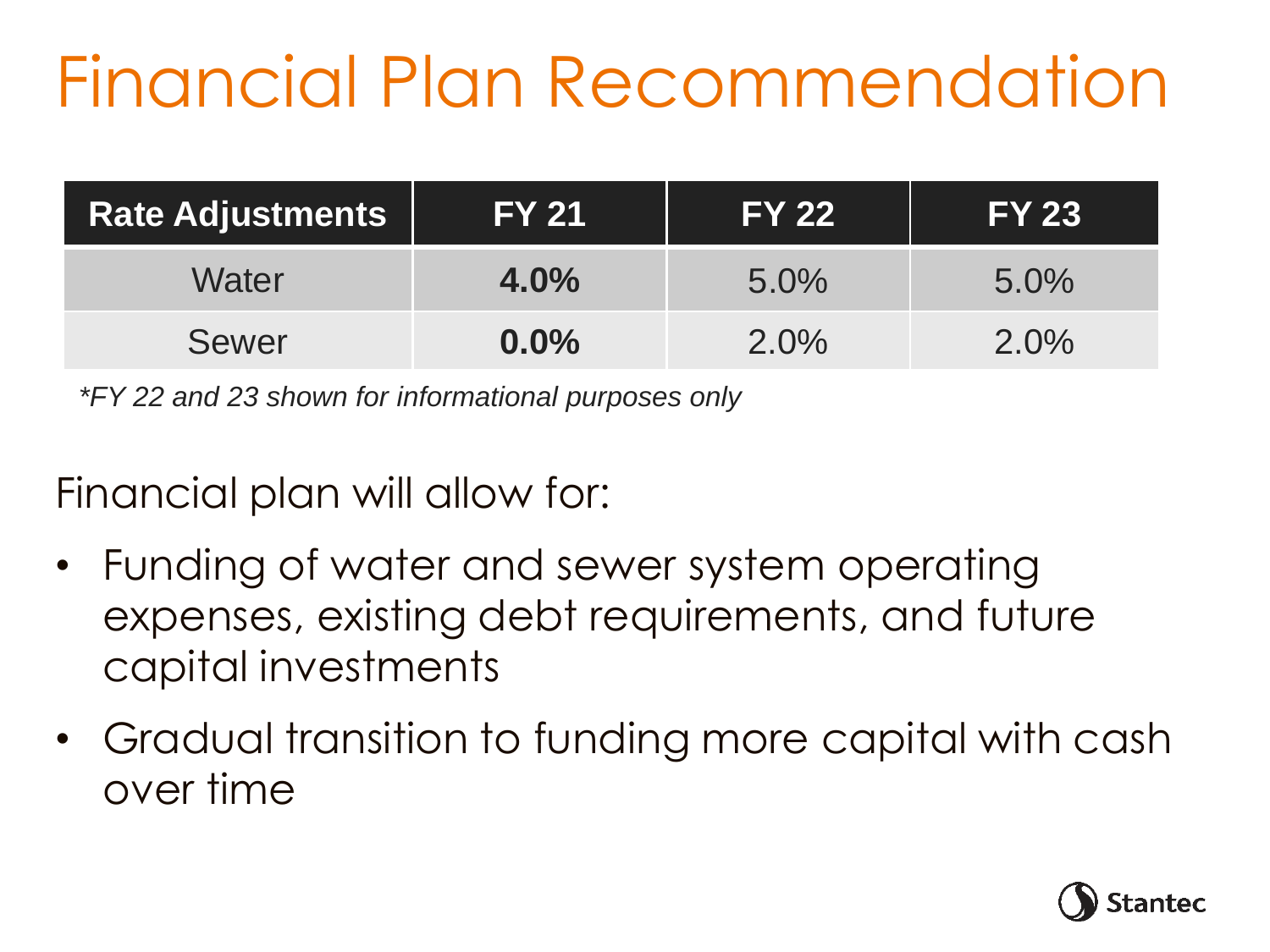#### Metrics – Recommended Plan

**Unrestricted Combined Year End Cash Balance** 



*\*Assumes annual 5% increases in water rates and 2% increases in sewer rates after FY 2021* 

| <b>Debt Coverage</b>                               | <b>FY 21</b> | <b>FY 22</b> | <b>FY 23</b> | <b>FY 24</b> | <b>FY 25</b> | <b>FY 26</b> | <b>FY 27</b> | <b>FY 28</b> | <b>FY 29</b> | <b>FY 30</b> |
|----------------------------------------------------|--------------|--------------|--------------|--------------|--------------|--------------|--------------|--------------|--------------|--------------|
| Net Income<br><b>Available for Debt</b><br>Service | \$5.9        | \$5.9        | \$6.0        | \$6.2        | \$6.3        | \$6.5        | \$6.6        | \$6.8        | \$6.9        | \$7.1        |
| <b>Annual Debt</b><br>Service                      | \$1.8        | \$2.4        | \$2.7        | \$3.5        | \$3.8        | \$4.2        | \$4.6        | \$4.9        | \$5.2        | \$5.4        |
| <b>Debt Service</b><br>Coverage<br>(Min 1.5)       | 3.23         | 2.48         | 2.20         | 1.78         | 1.65         | 1.54         | 1.45         | 1.38         | 1.33         | 1.31         |
|                                                    |              |              |              |              |              |              |              |              |              | Stantec      |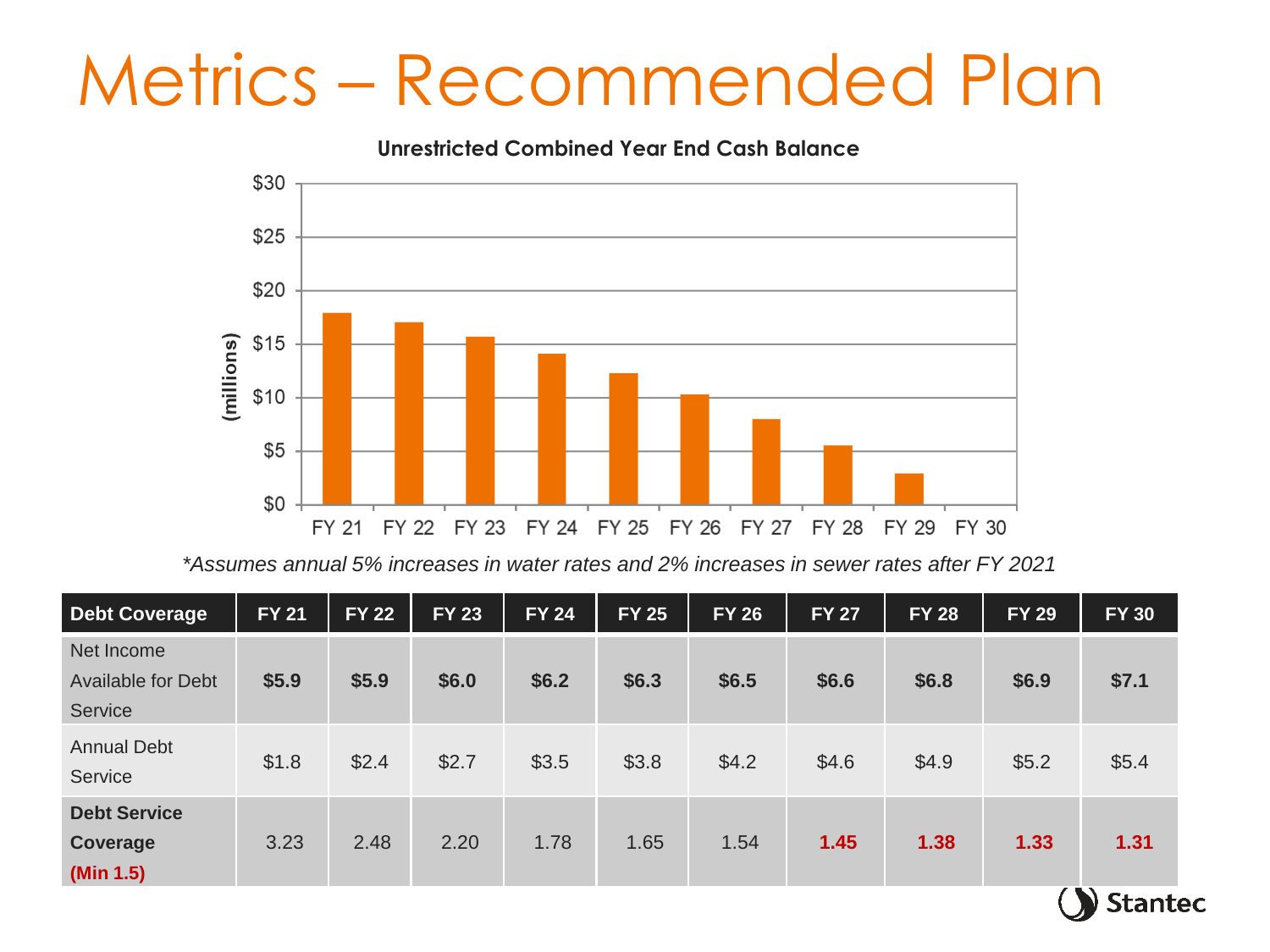## 2 Rates and Customer Impacts

12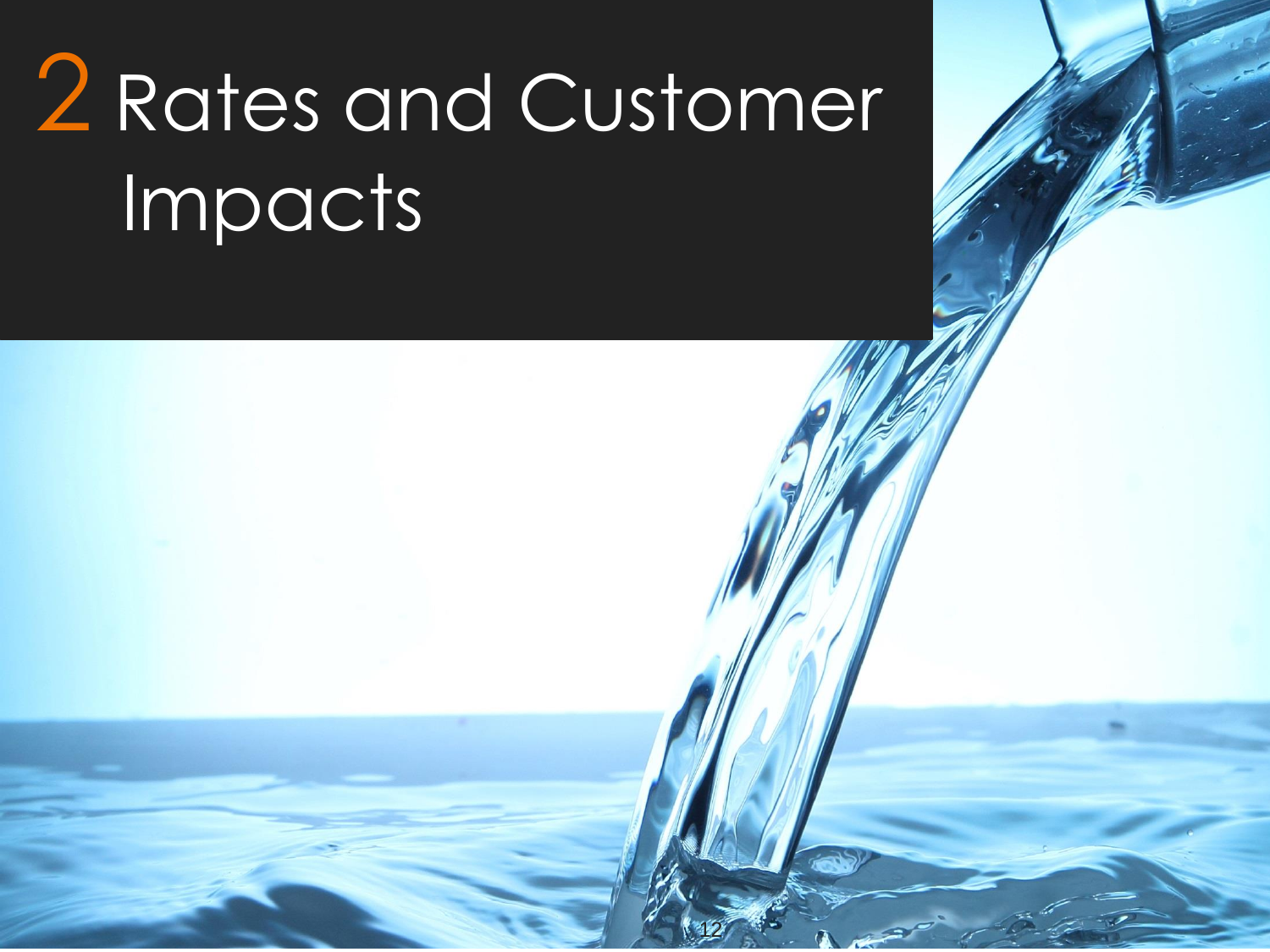### Recommended FY21 Rates

| <b>Meter Size</b> | <b>Water Fixed Charge</b> | <b>Sewer Fixed Charge*</b> |
|-------------------|---------------------------|----------------------------|
| 1" or Less        | \$12.28                   | \$13.44                    |
| $1\frac{1}{2}$    | \$61.38                   | \$67.21                    |
| 2"                | \$98.21                   | \$107.53                   |
| 3"                | \$196.42                  | \$215.06                   |
| 4"                | \$306.90                  | \$336.04                   |
| 6"                | \$613.80                  | \$672.08                   |

| <b>Meter Size</b>                  | <b>Water Fixed Charge</b> |         | <b>Sewer Fixed Charge*</b>       |  |  |  |
|------------------------------------|---------------------------|---------|----------------------------------|--|--|--|
| 1" or Less                         | \$12.28                   |         | \$13.44                          |  |  |  |
| $1\frac{1}{2}$                     | \$61.38                   |         | \$67.21                          |  |  |  |
| 2"                                 | \$98.21                   |         | \$107.53                         |  |  |  |
| 3"                                 | \$196.42                  |         | \$215.06                         |  |  |  |
| 4"                                 | \$306.90                  |         | \$336.04                         |  |  |  |
| 6"                                 | \$613.80                  |         | \$672.08                         |  |  |  |
|                                    |                           |         |                                  |  |  |  |
| <b>Type</b>                        |                           |         | Usage Charge (per 1,000 gallons) |  |  |  |
| <b>Residential Water</b>           |                           |         |                                  |  |  |  |
| Tier 1: 0 - 7,000 gallons          |                           | \$3.87  |                                  |  |  |  |
| Tier 2: 7,001 - 20,000 gallons     |                           | \$7.76  |                                  |  |  |  |
| Tier 3: Over 20,000 gallons        |                           | \$11.62 |                                  |  |  |  |
|                                    |                           |         |                                  |  |  |  |
| <b>Non-Residential Water</b>       |                           | \$5.77  |                                  |  |  |  |
|                                    |                           |         |                                  |  |  |  |
| Sewer Usage Rates*                 |                           | \$5.91  |                                  |  |  |  |
| Naval Academy Usage Rates*         |                           |         | \$5.25                           |  |  |  |
| *No change in sewer rates for FY21 |                           |         |                                  |  |  |  |

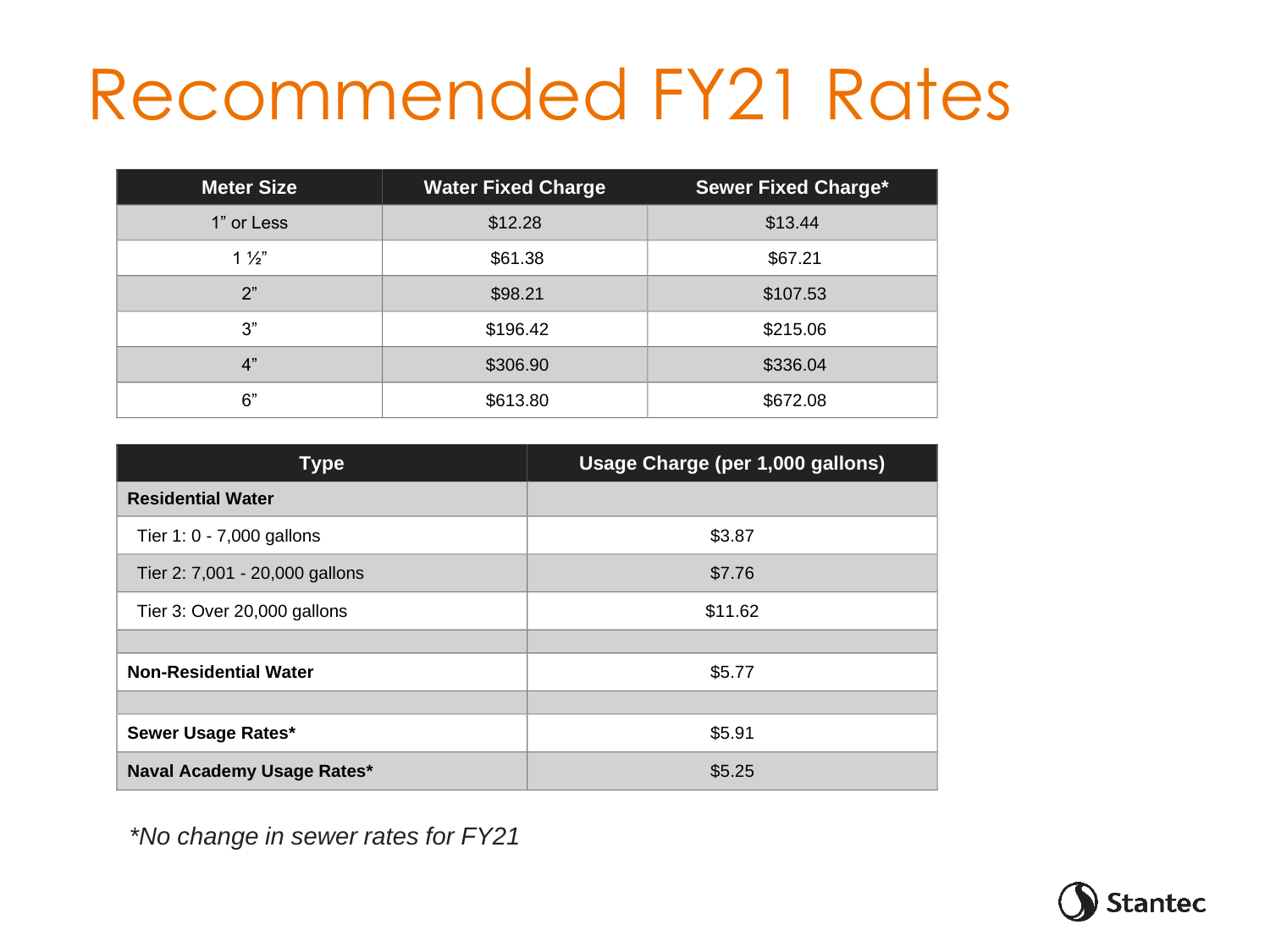#### Average Residential Customer (12 Kgal) Quarterly Bill Projection



*\$3 per quarter increase in average customer bill in FY21* 

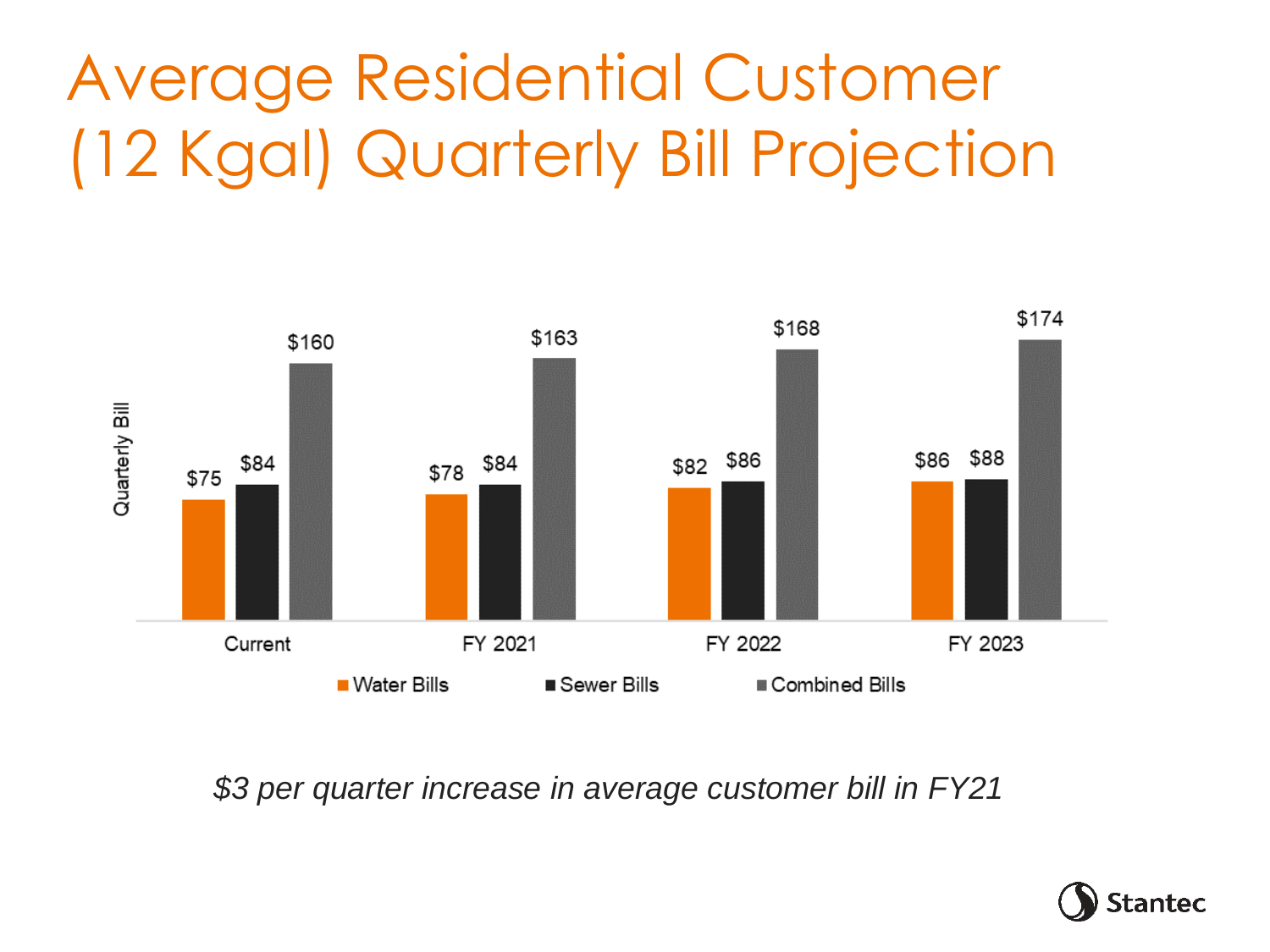#### Sample Non-Residential Customer (60 Kgal) Quarterly Bill Projection



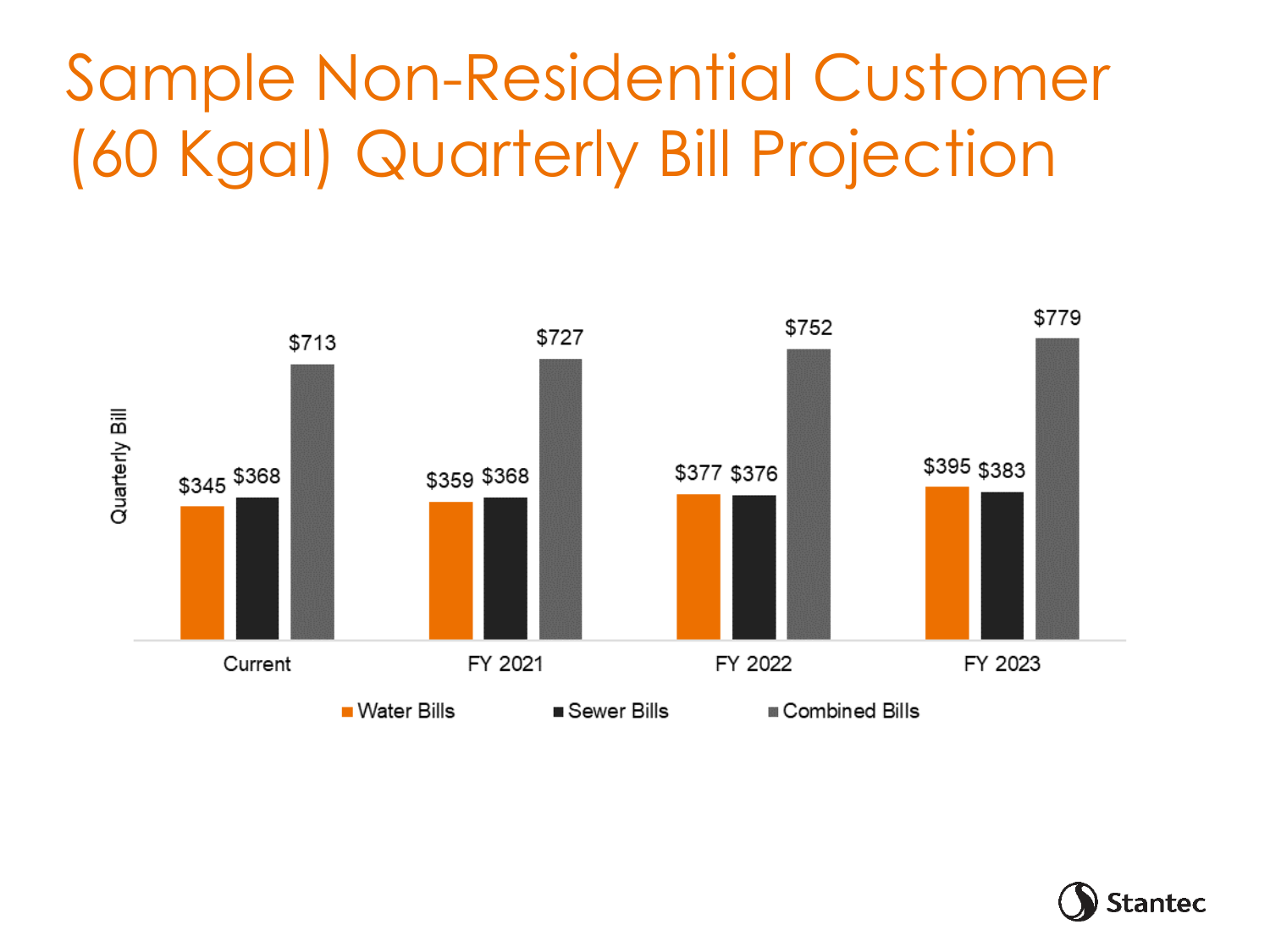# Comparisons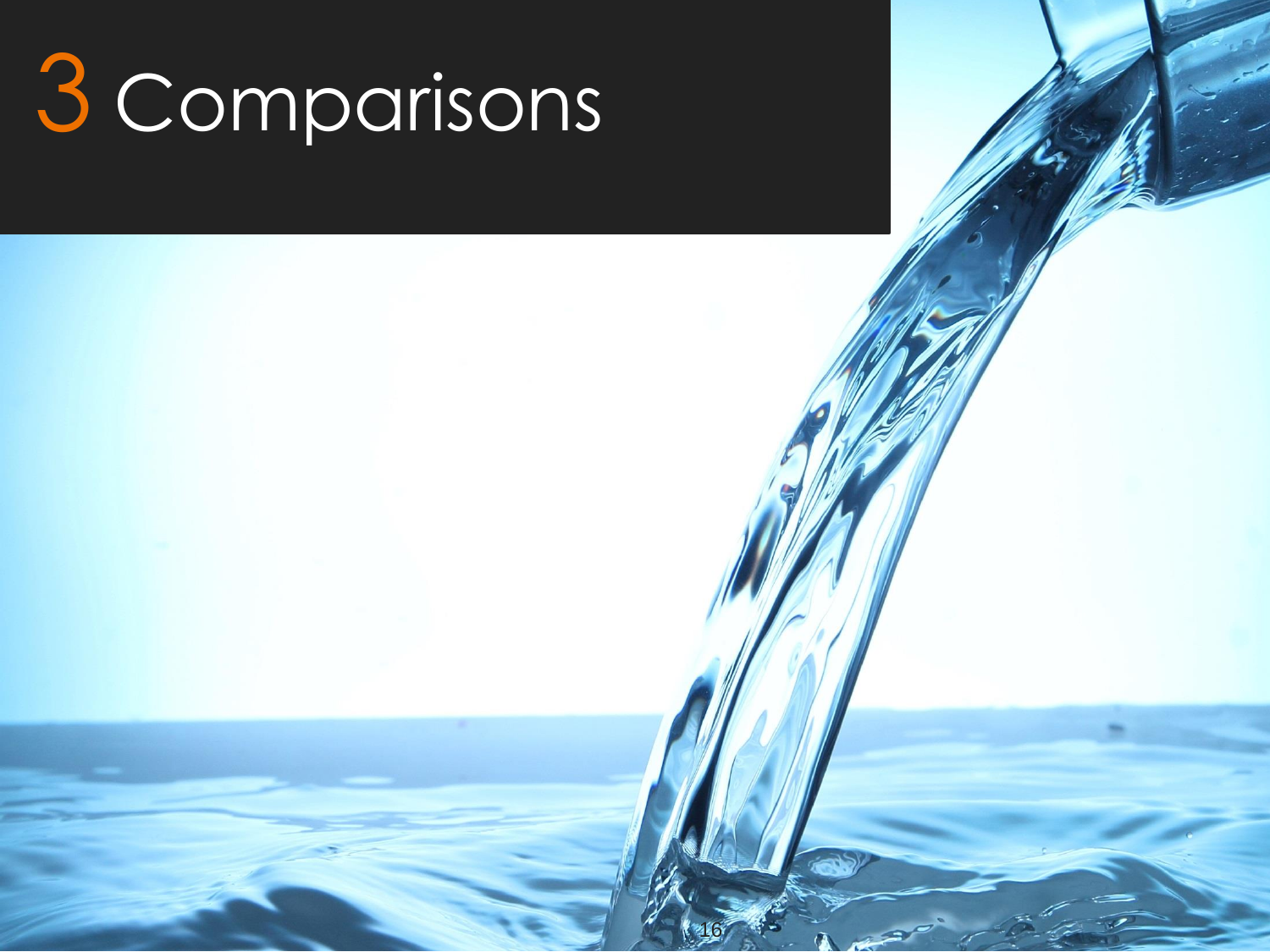## Combined Bill Comparison Average Quarterly Bill (12 Kgal)



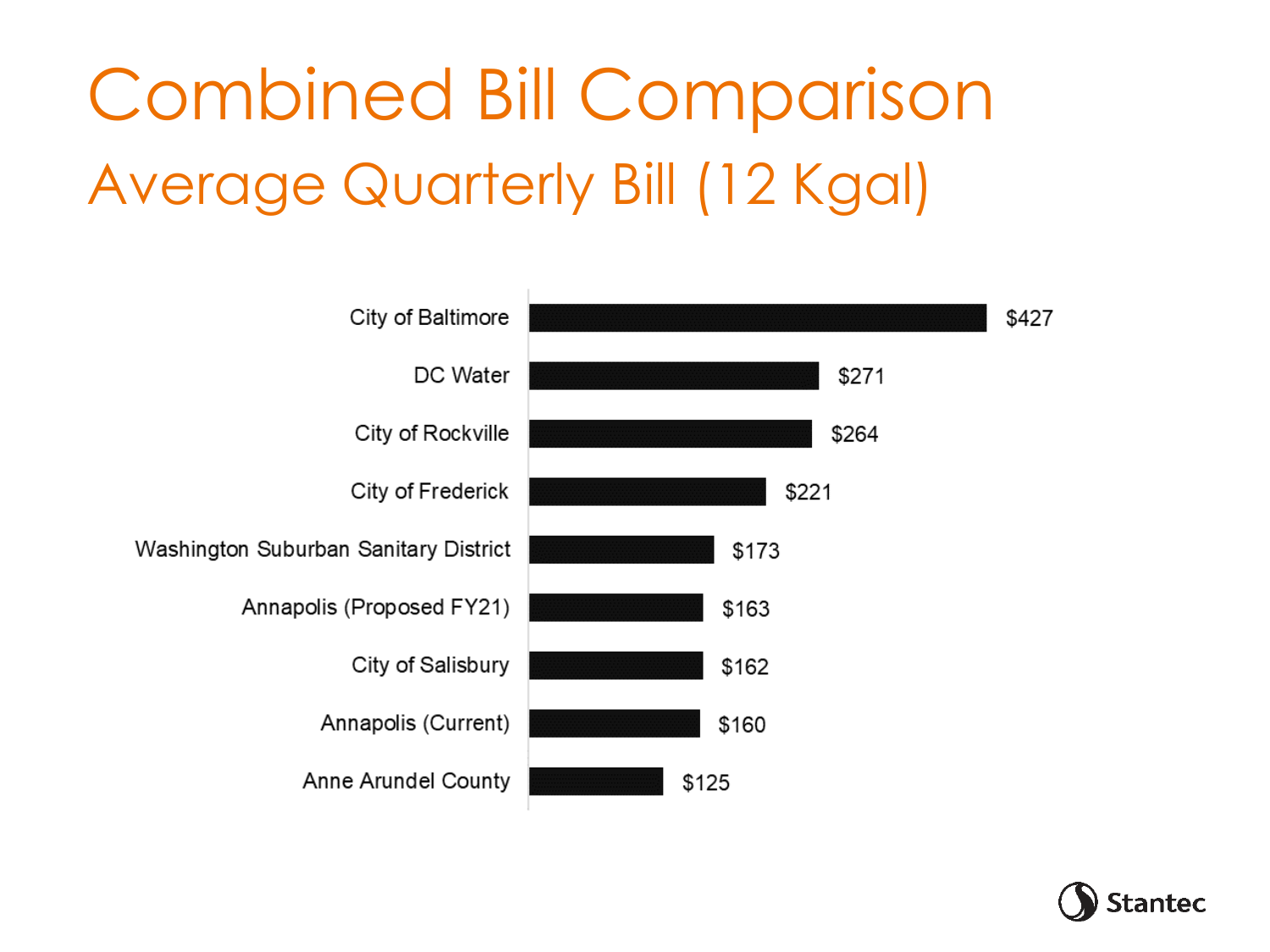## 4 Capital Charges

18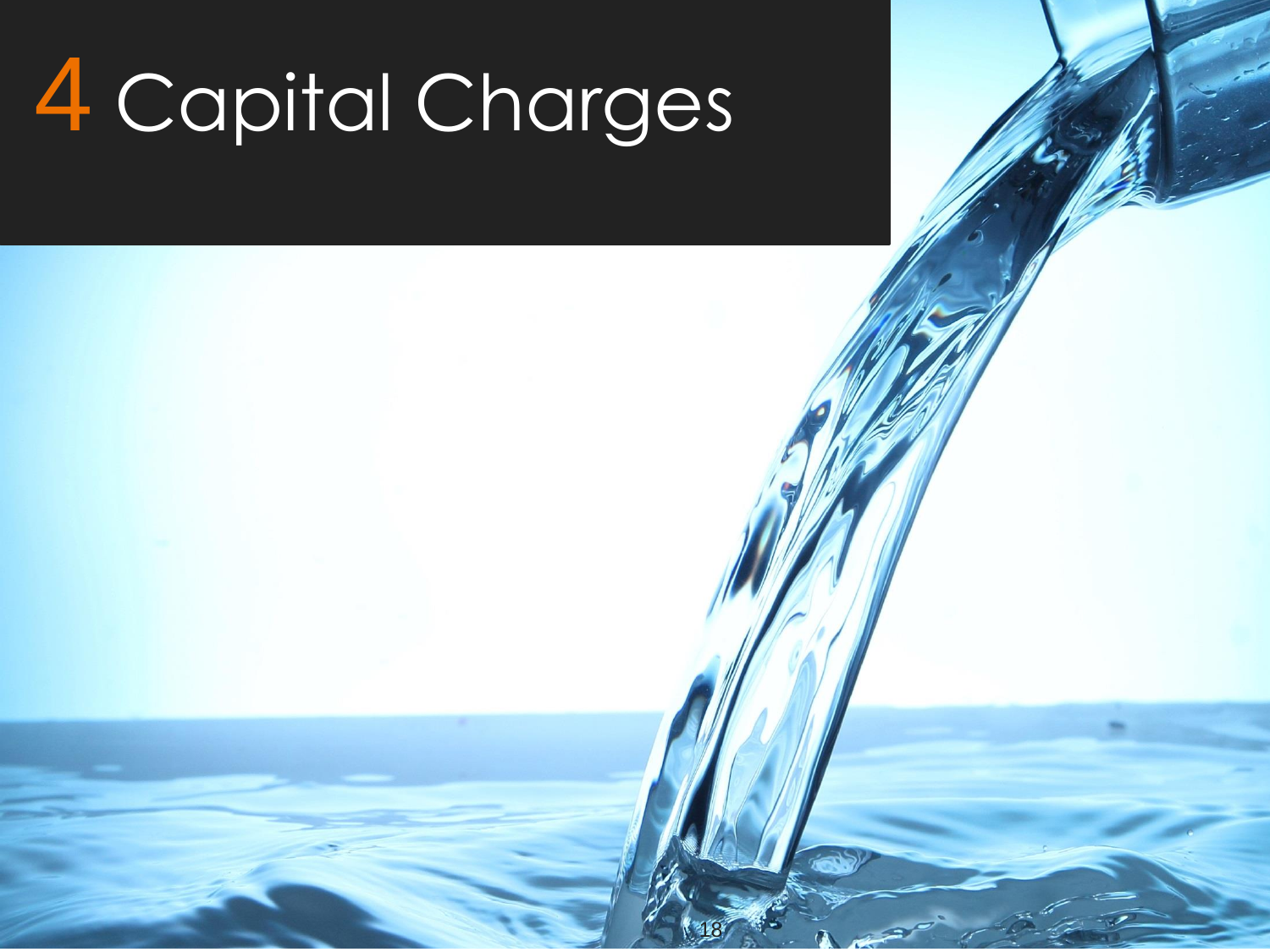#### Capital Charges

- Charges currently collected by the City from new connections joining the water and sewer system
- Intended to recover cost of constructing water and sewer capacity, "growth pays for growth"
- Fees are applied based on units of service (representing potential demand on utility system)
- Stantec has reviewed the level of current charges

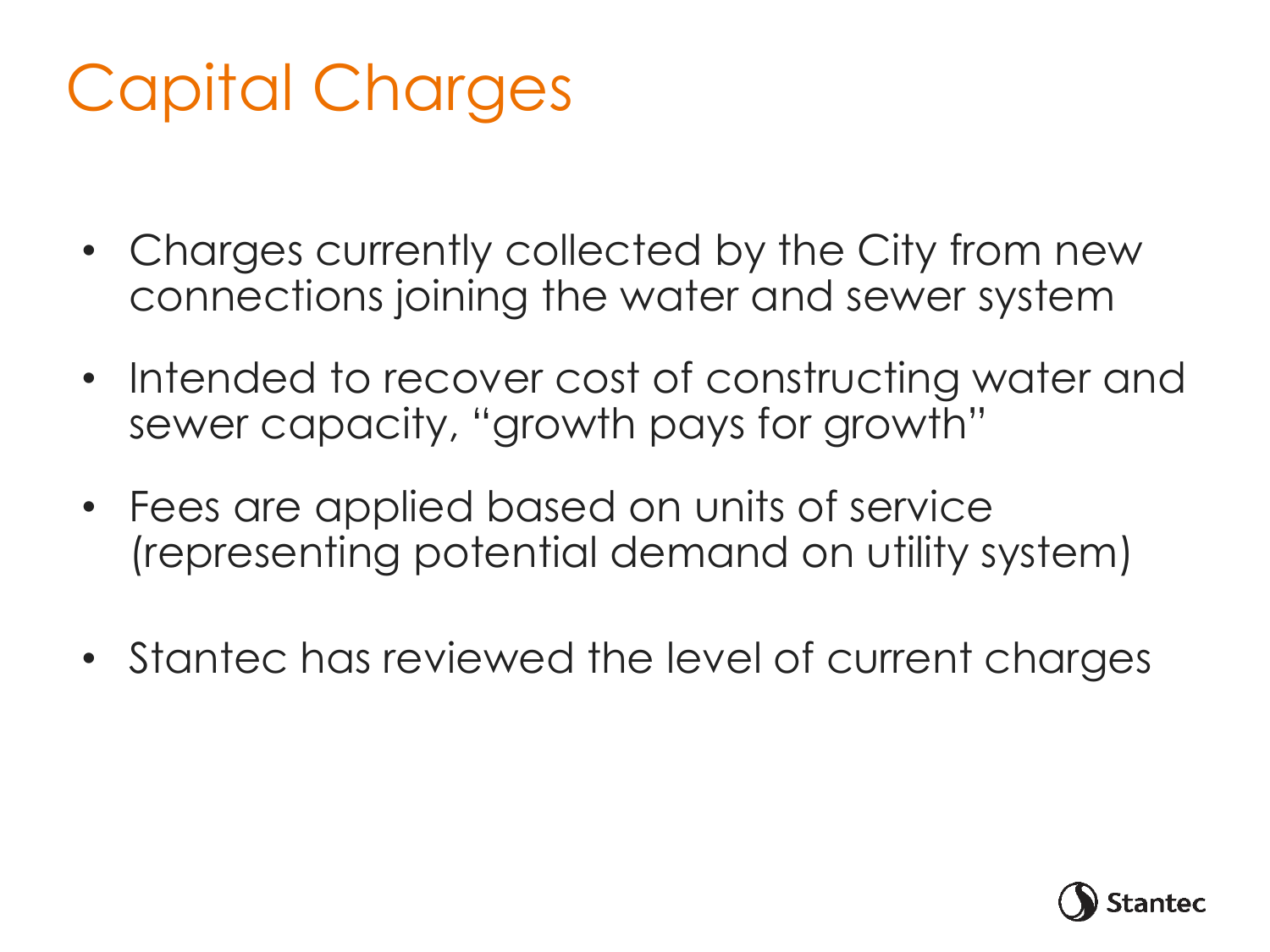### Capital Charge Calculation

Value of System - Credit System Capacity

**1) Value of Utility System** 

Capital Charge =

- Depreciated value of current assets in place, escalated to current replacement cost
- Plus: The value of future planned capital projects that will add capacity to the system

#### **2) Credit**

- Net present value of outstanding principal on utility debt
- Donated assets

#### **3) System Capacity**

• Total capacity in utility system measured in units of service (Equivalent Residential Units or ERUs)

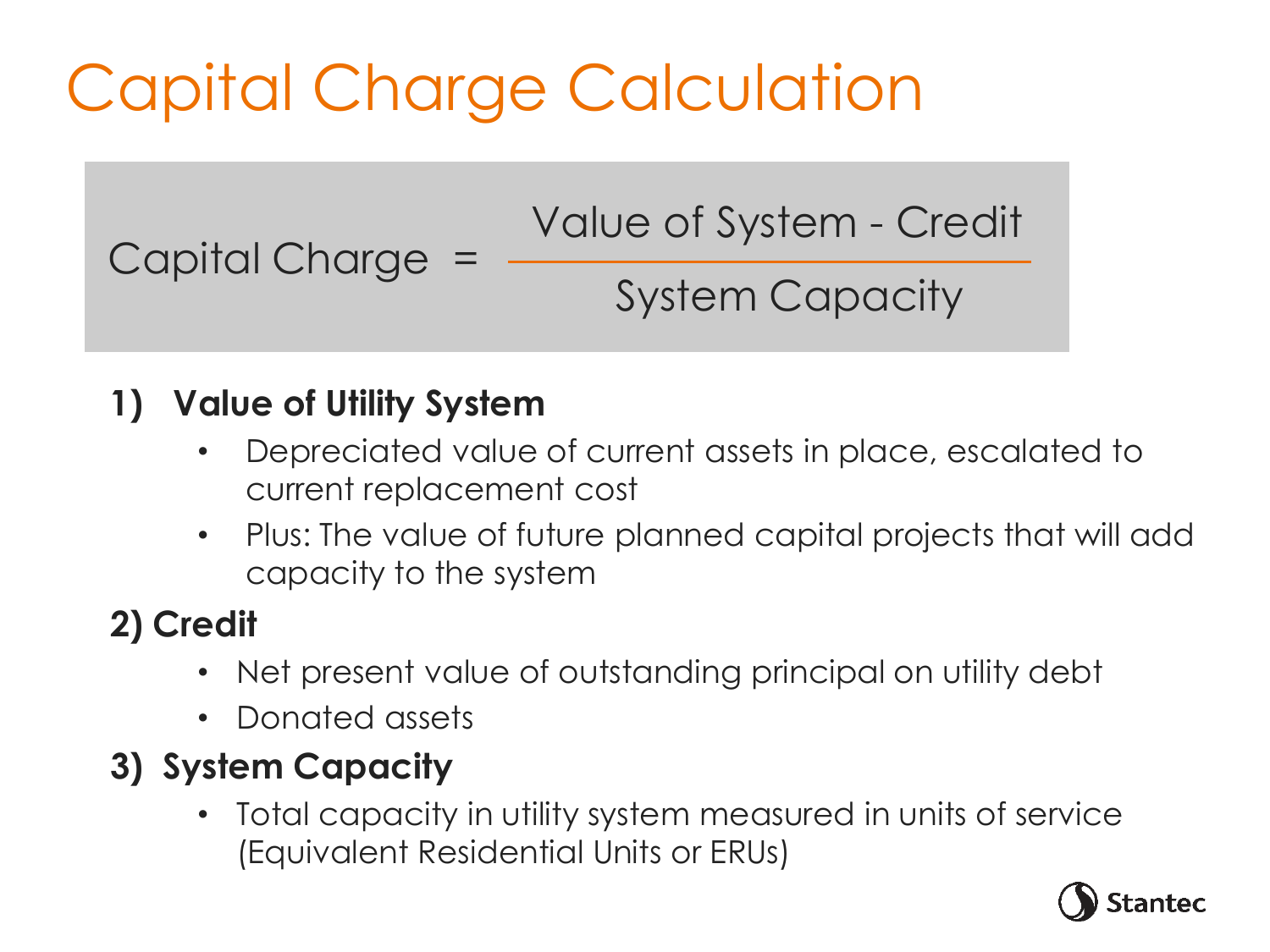#### Proposed Capital Charges Per ERU

| <b>Utility</b> | <b>Existing</b> | <b>Calculated / Proposed</b> | \$ Change |
|----------------|-----------------|------------------------------|-----------|
| Water          | \$4,900         | \$3,400                      | (\$1,500) |
| <b>Sewer</b>   | \$1,600         | \$2,100                      | \$500     |
| <b>Total</b>   | \$6,500         | \$5,500                      | (\$1,000) |

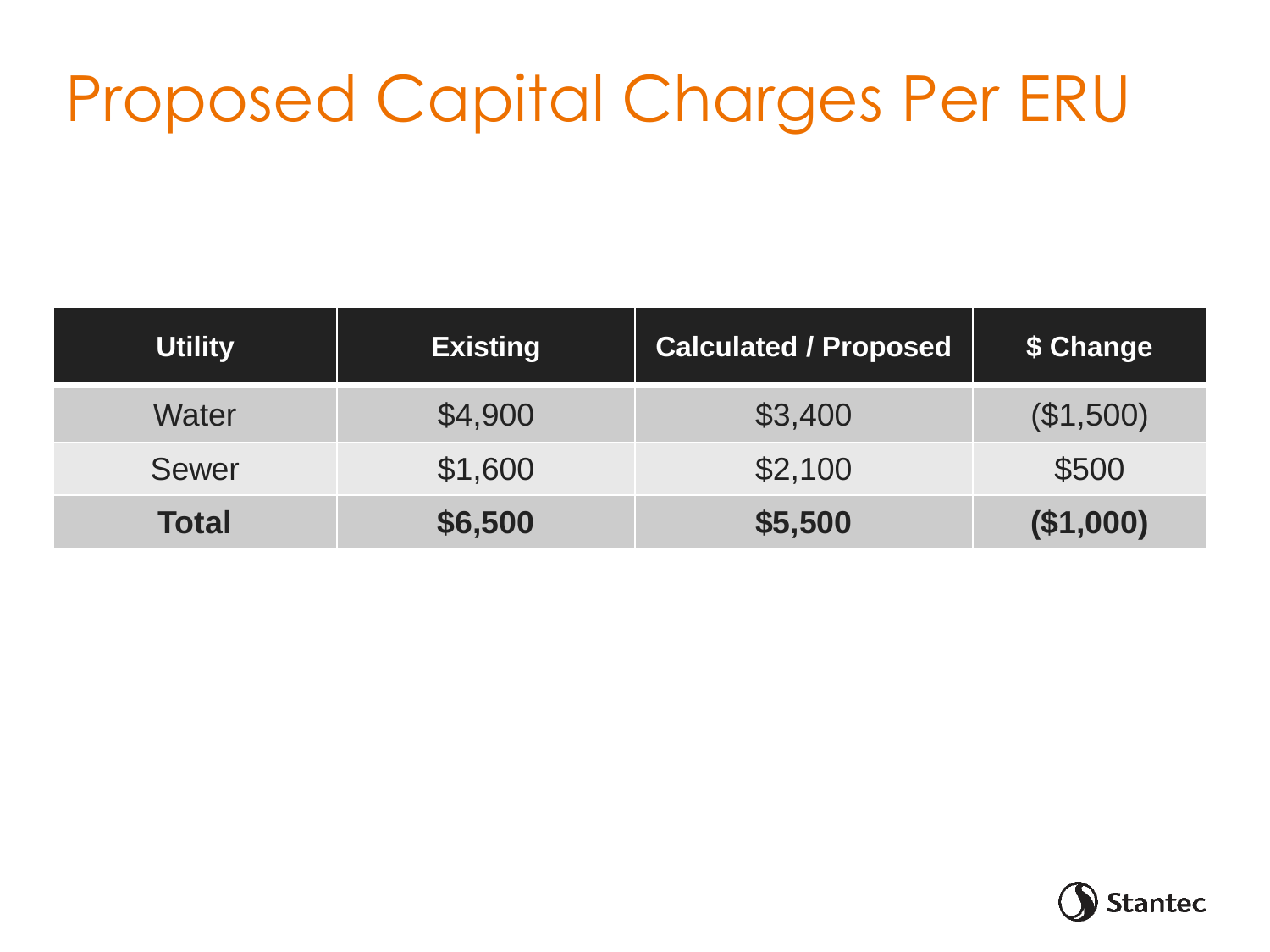## Discussion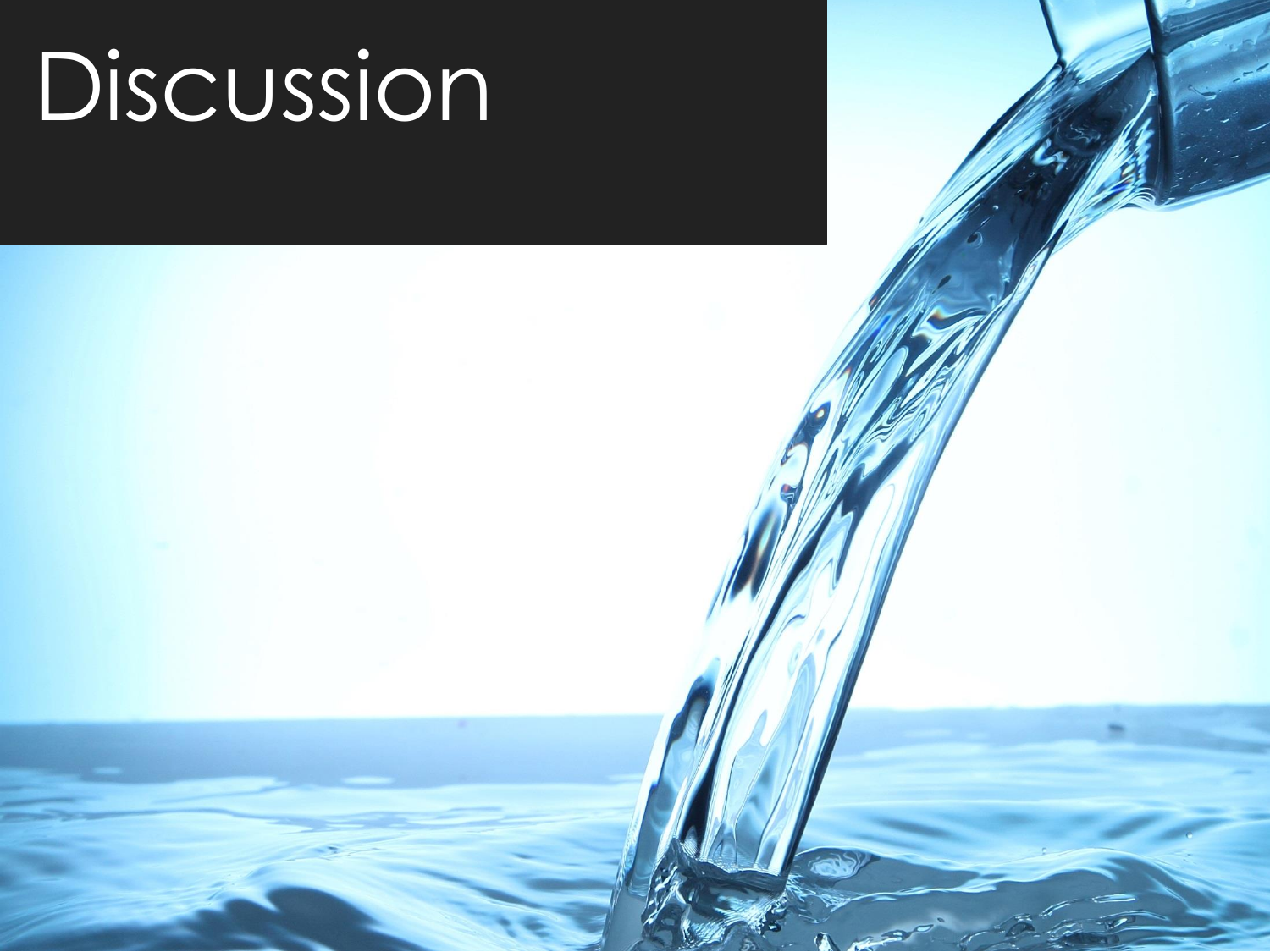#### Water Capital Charge

- 1) Value of Utility System: \$117,505,002
- 2) Credit: \$11,716,219
- 3) System Capacity: 8.0 Million Gallons per Day

#### \$117,505,002 - \$11,716,219 32,000 ERUs\* = \$3,400 per ERU

*\*Note: 1 ERU = 250 GPD*